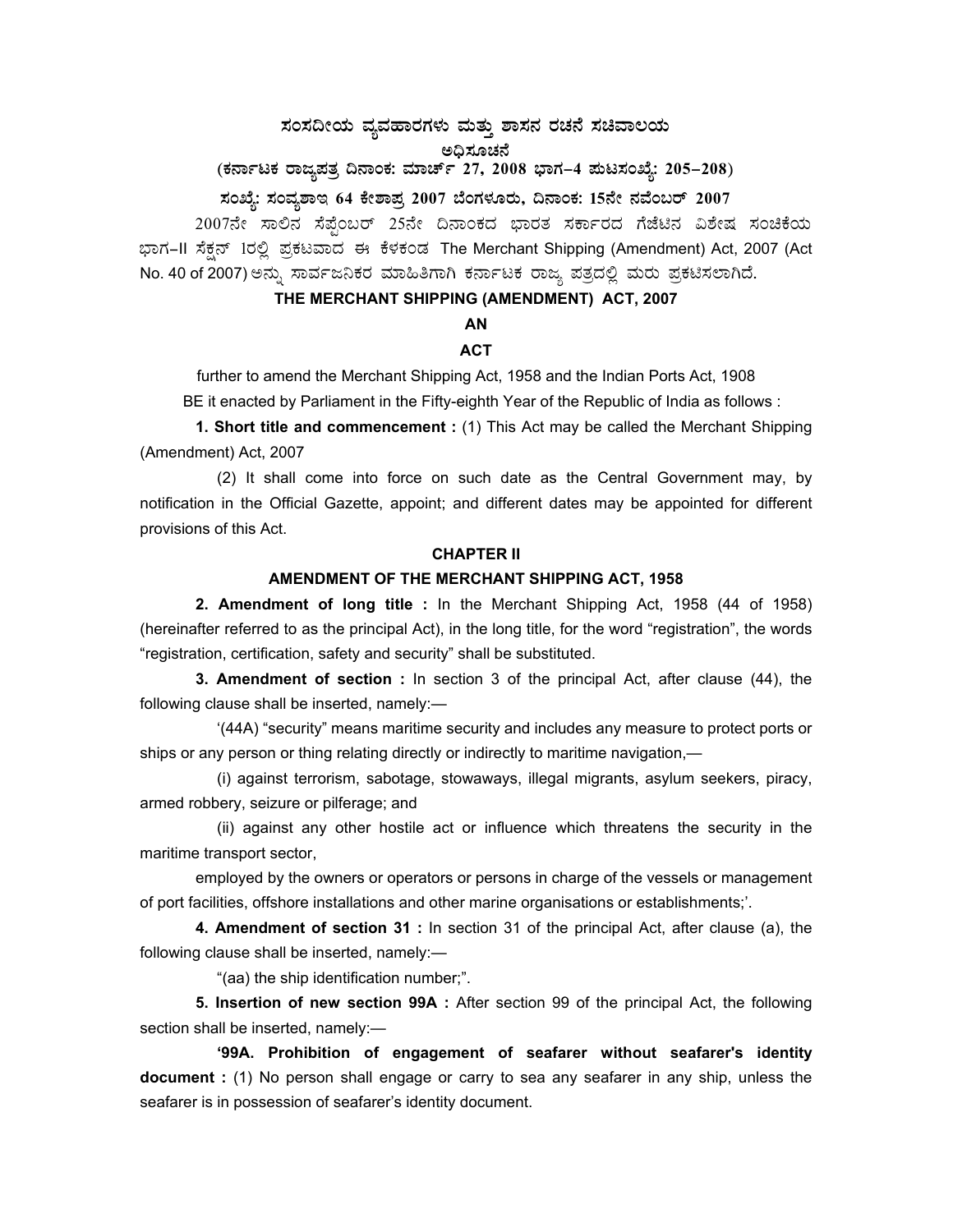(2) The seafarer's identity document under sub-section (1) shall be issued in such form and manner and on payment of such fees as may be prescribed.

**Explanation—**For the purposes of this section, "seafarer" means any person who is employed or engaged or works in any capacity on board a sea going ship ordinarily engaged in maritime navigation, other than a ship of war.'.

 **6. Insertion of new Part IXB :** After Part IXA of the principal Act, the following Part shall be inserted, namely:—

#### **'PART IXB**

#### **SECURITY OF SHIPS AND PORT FACILITIES**

 **344J. Application :** (1) Subject to sub-section (2), this Part shall apply to—

(a) the following types of ships engaged on international voyages, namely:—

(i) passenger ships including high speed passenger craft;

(ii) cargo ships including high speed craft of five hundred gross tonnage and above;

(iii) mobile offshore drilling units:

 Provided that the Central Government may extend the application of this Part to those ships which are exclusively engaged on coastal voyages;

(b) the port facilities serving ships referred to in clause (a):

 Provided that the Central Government may, after taking decision, on the basis of port facility security assessment having carried out under this Part, extend the application of this Part to those port facilities which, although used primarily by ships not engaged on international voyages, are occasionally required, to serve ships arriving or departing on international voyages.

 (2) This Part shall not apply to war ships, naval auxiliaries, or other ships owned or operated by the Central Government and used only for non-commercial service by that Government.

 **344K. Definitions :** In this Part, unless the context otherwise requires,—

 (a) "company" means the owner of the ship who, or any organisation which has assumed the responsibility of operation of the ship from the owner of such ship and who or which has agreed to take over all the duties and responsibilities imposed by the International Safety Management Code;

 (b) "declaration of security" means an agreement between ships or a ship and a port facility specifying therein the security measures to be complied with;

 (c) "designated authority" means such authority as the Central Government may, by notification in the Official Gazette, specify;

 (d) "International Ship and Port Facility Security Code" means the code for the security of ships and port facilities provided in the Safety Convention;

 (e) "port facility" means any location or area including anchorages or waiting berths or approaches from seaward and determined by the Central Government or the designated authority, as the case may be, where interface between ships or a ship and a port takes place;

 (f) "recognised security organisation" means and organisation, company, firm or body of individuals having expertise in matters relating to security and knowledge of ship, and port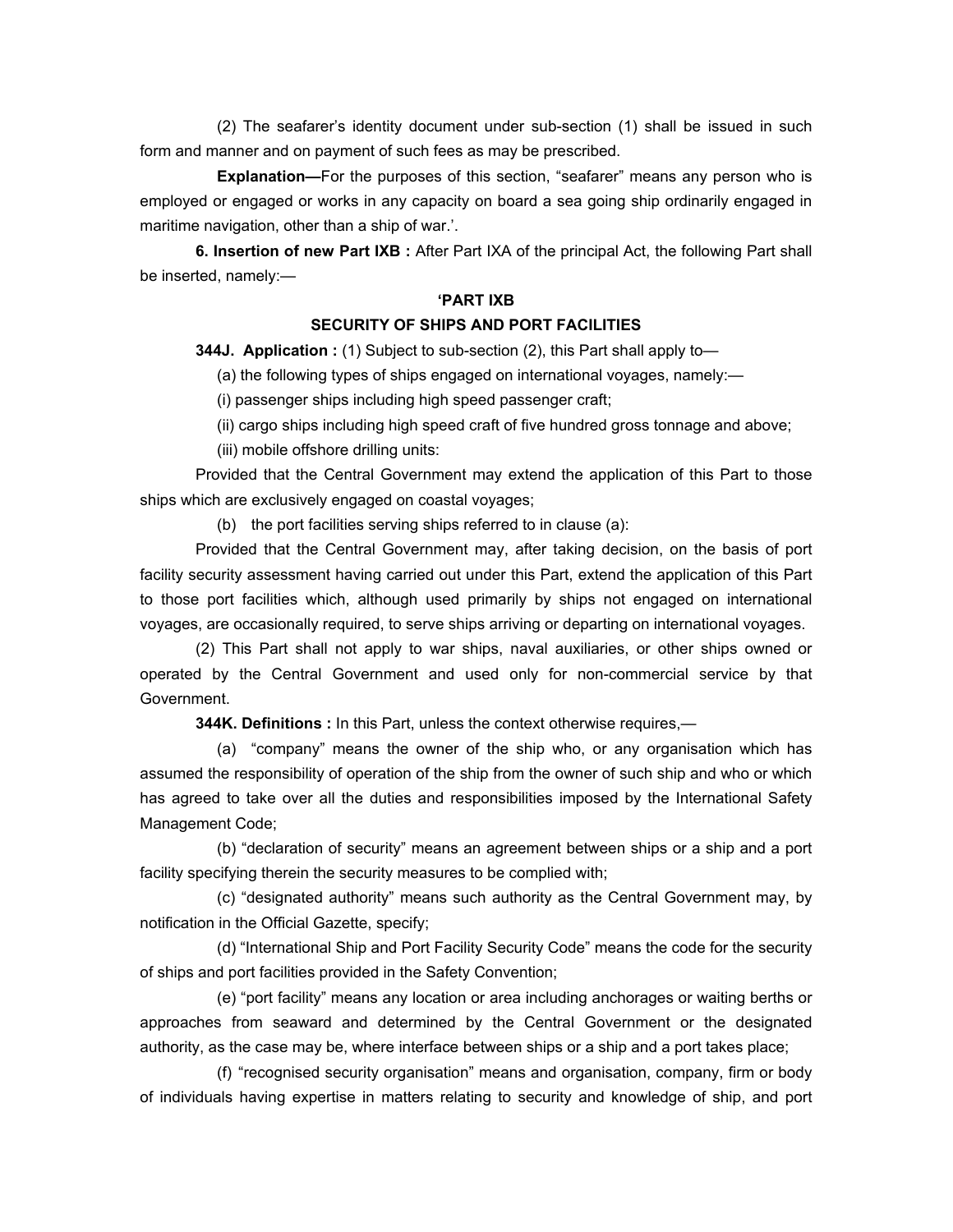operations, which or who are authorised by the Central Government by notification in the Official Gazette, to carry out assessment or verification or approval or certification required by this Part or by the International Ship and Port Facility Code;

 (g) "security level" means the qualification of the degree of risk associated with the threat or an unlawful act against a ship, or against a port facility or any other area connected therewith;

 (h) words and expressions used in this Part but not defined in this Part shall have the respective meanings as assigned to them in the Safety Convention.

 **344L. Ship identification number :** (1) The Central Government or the designated authority, as the case may be, shall provide every Indian ship of one hundred gross tonnage and above and every Indian cargo ship of three hundred gross tonnage and above, a ship identification number, which conforms to the relevant scheme formulated by the International Maritime Organisation.

 (2) All the certificates issued under this Act and all certified copies thereof shall bear the ship identification number.

 **344M. Security measures :** (1) The Central Government or the designated authority, as the case may be, shall set security levels taking into consideration human element such as shore leave and provide information thereof to all the Indian ships, as may be prescribed.

 (2) The Central Government or the designated authority, as the case may be, shall set security levels and provide information thereof to port facilities within India and to every ship prior to entering an Indian port or while in a port within India, as may be prescribed:

 Provided that the Central Government may authorise any recognised security organisation to carry out any of the security measures under this section, on behalf of it, with such conditions as may be prescribed.

 **344N. Port facility assessment :** The Central Government shall carry out port facility assessment in the manner as may be prescribed.

 **344O. Obligations of companies, etc :** Every company, ship or port facility shall comply with the relevant requirements under the Safety Convention and the International Code for the Security of Ships and Port Facility.

 **344P. Obligations of Port Facility :** Every port facility in India shall comply with the requirement of this Part or the rules made there under.

 **344Q. International Ship Security Certificate :** The Central Government or the designated authority or the authorised person, as the case may be, shall issue every Indian ship to which this Part applies, an International Ship Security Certificate or an Interim International Ship Security Certificate, as the case may be, in the form and manner as may be prescribed.

 **344R. Ship Security Alert System :** Every Indian ship shall be provided with such Ship Security Alert System, as may be prescribed.

 **344S. Control measures :** Every ship to which this Part applies shall be subject to such control measures as may be prescribed.